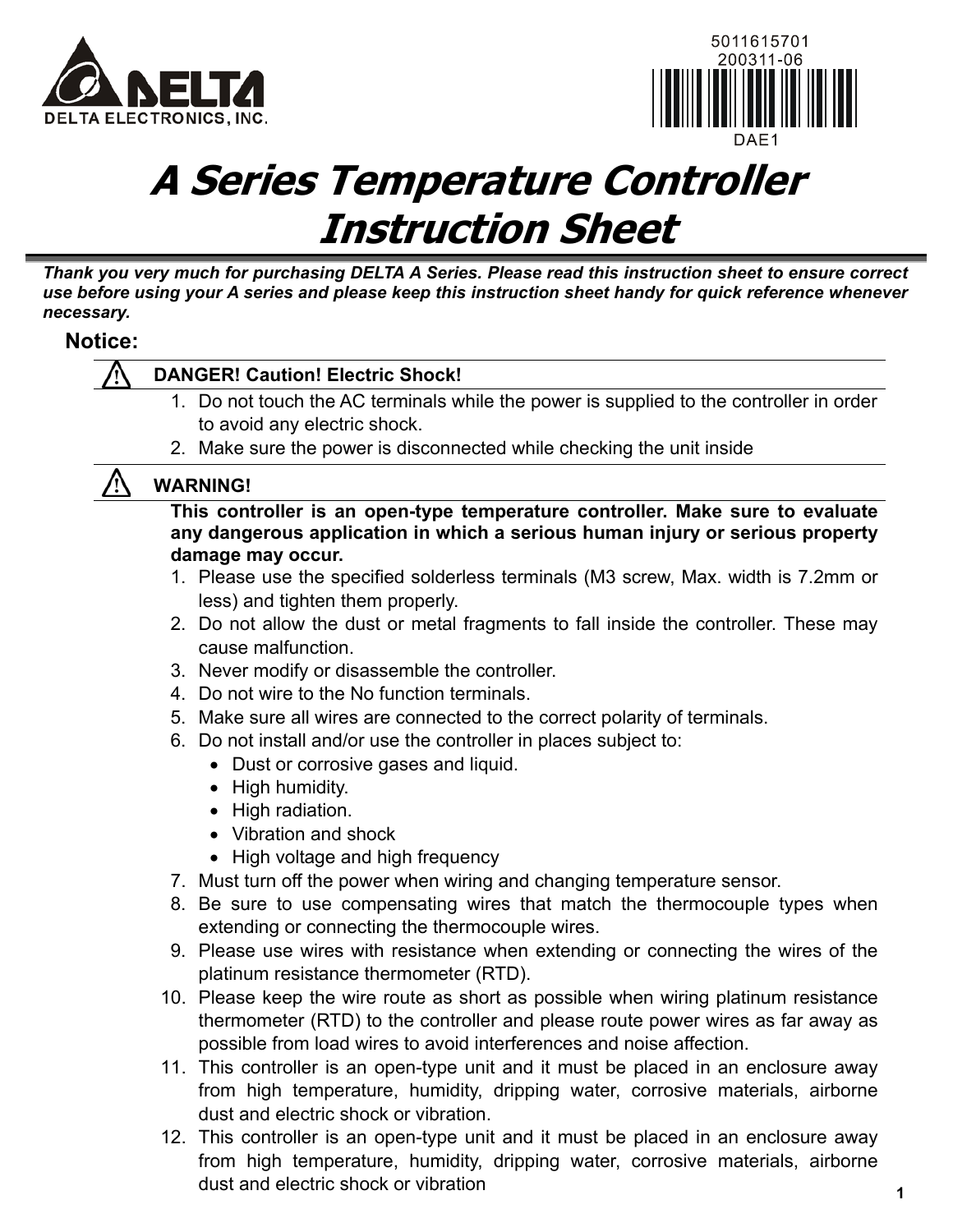- 13. Please make sure the power and signal instrument are all installed properly before the power is supplied to the controller, otherwise these may cause serious damage.
- 14. Please do not touch the terminals of the controller or repair the controller when the power is supplied to the controller, otherwise these may cause electric shock.
- 15. Wait one minute after the power is disconnected for capacitors to discharge and please do not touch any internal circuit within the waiting period.
- 16. Cleaning: Do not use acid and alkaline liquid. Please use soft, dry cloth to clean the controller.

### **Names of Parts**

- **PV Display:** to display the process value or parameter type.
- **SV Display:** to display set point, parameter operation read value, manipulated variable or set value of the parameter.
- **AT LED :** flashes when the Auto-tuning operation is ON.
- **OUT LED :** lights when the output is ON.



- **ELECT EXECUTE:** Function key. Press this key to select the desired function mode.
- **: Mode key.** Press this key to set parameters within each function mode.<br>C, °F : Temperature u
	- : **Temperature unit LEDs.** C LED lights when this parameter is configured for Celsius and  $\degree$ F LED lights when this parameter is configured for Fahrenheit.
- **ALM1/ALM2 : Alarm output LED.** The ALM1 and ALM2 LED lights when Alarm 1/Alarm 2 output is ON.
- **: Up key.** Press this key to increase values displayed on the SV display. Holding down this key speeds up the continuously increments.
	- **: Down key.** Press this key to decrease values displayed on the SV display. Holding down this key speeds up the continuously decrements.

### **Model Explanation**



|               | <b>Series</b>           | DTA : Delta A Series Temperature Controller |                                        |  |
|---------------|-------------------------|---------------------------------------------|----------------------------------------|--|
| $\circled{2}$ | <b>Panel Size</b>       | $ 4848: W48 \times H48$ mm                  | $7272: W72 \times H72mm$               |  |
|               | $(W \times H)$          | 4896 : W48 × H96mm                          | $9696: W96 \times H96$ mm              |  |
| (3)           |                         | $ R:$ Relay output                          | SPDT (4848 series is SPST), 250VAC, 5A |  |
|               | <b>Output Selection</b> | V: Voltage Pulse output                     | $14V+10\% \sim -20\%$ (Max. 40mA)      |  |
|               |                         | C: Current output (Control)                 | $4 \sim 20$ mA                         |  |
|               | Communication           | 0 : non-communication function              |                                        |  |
| (4)           | Selection               | 1: with RS-485 function                     |                                        |  |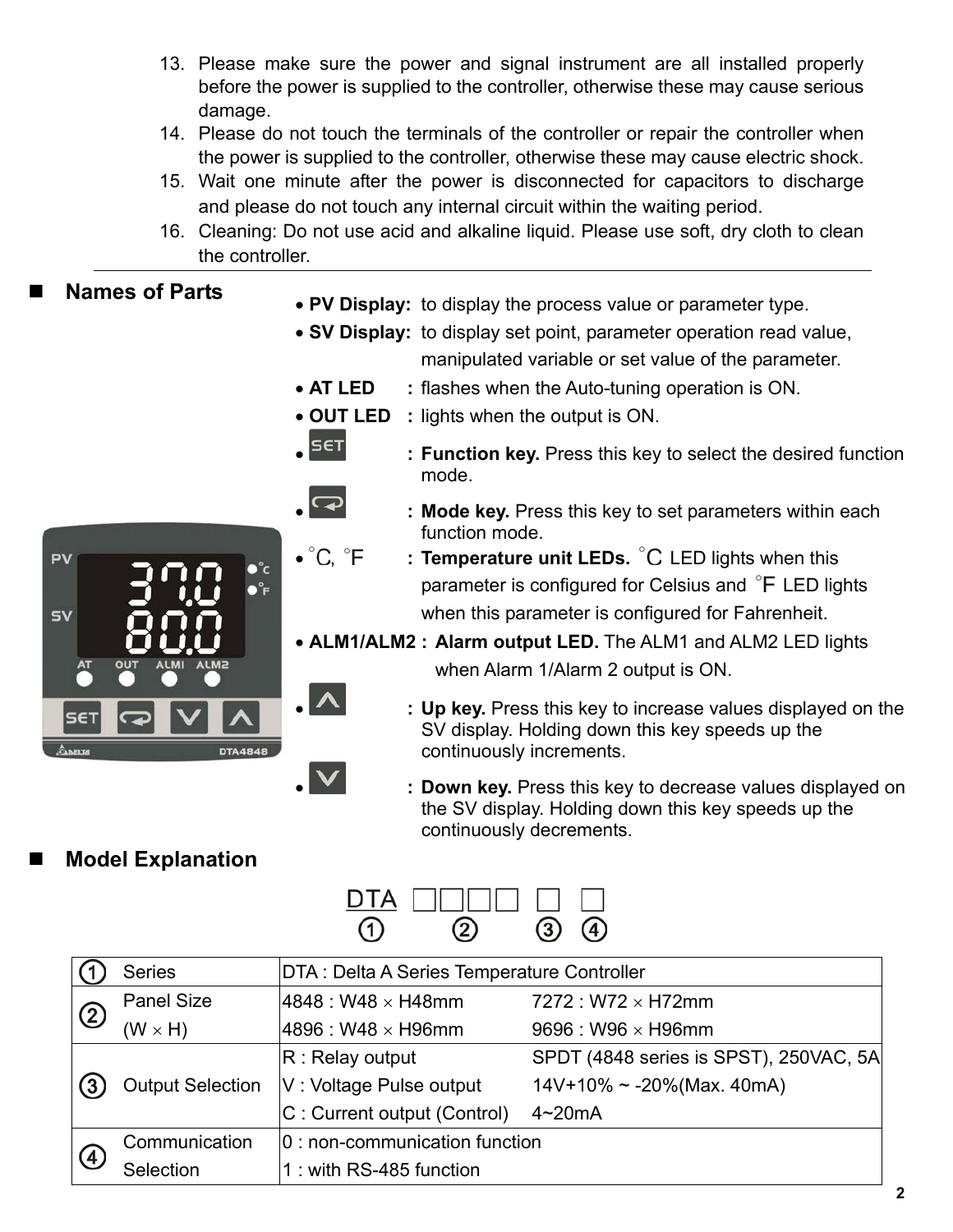# **Electric Specifications**

| <b>Power Supply Voltage</b>       | 100 to 240VAC 50/60Hz                                                   |  |  |
|-----------------------------------|-------------------------------------------------------------------------|--|--|
| <b>Operation Voltage Range</b>    | 85% to 110% of rated voltage                                            |  |  |
| <b>Power Consumption</b>          | 5VA                                                                     |  |  |
|                                   | 7-segment digit LED Display                                             |  |  |
| <b>Display Method</b>             | Process value (PV): Red color, Set point (SV): Green color              |  |  |
| Input Temperature Sensor          | Thermocouple: K, J, T, E, N, R, S, B                                    |  |  |
|                                   | Platinum resistance thermometer (RTD): Pt100, JPt100                    |  |  |
| <b>Control Method</b>             | PID or ON/OFF control or manual tuning                                  |  |  |
|                                   | Relay output: SPDT (4848 series is SPST), 250VAC, 5A                    |  |  |
| <b>Control Output</b>             | Voltage Pulse output: DC 14V, Max. load current 40mA                    |  |  |
|                                   | Current output: 4 to 20mADC (Load resistance: Max. 600Ω)                |  |  |
| <b>Display Accuracy</b>           | 0.1% of measuring range                                                 |  |  |
| <b>Sampling Time</b>              | $ 0.5 \text{ sec} $                                                     |  |  |
| <b>Vibration Resistance</b>       | 10 to 55Hz, 10m/s <sup>2</sup> for 10min, each in X, Y and Z directions |  |  |
| <b>Shock Resistance</b>           | Max. 300m/ $s^2$ , 3 times in each 3 axes, 6 directions                 |  |  |
| <b>Operation Temperature</b>      | $ 0^{\circ}$ C to 50 $^{\circ}$ C                                       |  |  |
| Storage Temperature               | $-20^{\circ}$ C to $+65^{\circ}$ C                                      |  |  |
| <b>Installation Site Altitude</b> | 10000ft.                                                                |  |  |
| <b>Ambient Humidity</b>           | 35% to 85% RH (non-condensing)                                          |  |  |

# **Parameters List**

### **1. Operation function mode: Perform per the settings of related control parameters**

| <b>LED Display</b> | <b>Explanation</b>                                                                                                                                                                                                                                                                                                                                                                                                            | <b>Default</b>  |
|--------------------|-------------------------------------------------------------------------------------------------------------------------------------------------------------------------------------------------------------------------------------------------------------------------------------------------------------------------------------------------------------------------------------------------------------------------------|-----------------|
|                    | RUN/STOP: Control setting begins. Run ( $\Gamma$ $\cup$ $\cap$ ) or Stop ( $\overline{5}$ $\subset$ $\overline{P}$ )<br>mode on the SV display.                                                                                                                                                                                                                                                                               | <b>RUN</b>      |
|                    | ALARM1 HIGH: Upper-limit alarm 1                                                                                                                                                                                                                                                                                                                                                                                              | $4.0^{\circ}$ C |
|                    | ALARM1 LOW: Lower-limit alarm 1                                                                                                                                                                                                                                                                                                                                                                                               | $4.0^{\circ}$ C |
|                    | ALARM2 HIGH: Upper-limit alarm 2                                                                                                                                                                                                                                                                                                                                                                                              | $4.0^{\circ}$ C |
|                    | ALARM2 LOW: Lower-limit alarm 2                                                                                                                                                                                                                                                                                                                                                                                               | $4.0^{\circ}$ C |
| <u>l ol</u>        | Setting lock: Lock 1 (L O L $\bullet$ ), Lock 2 (L O L C) or OFF (O F F)<br>on the SV display. Lock 1 mode can lock all settings and Lock 2 mode only<br>can lock others than SV value. When OFF mode is selected, the Lock<br>function will be OFF. If you press $\overline{S^{ET}}$ and $\overline{C}$ key simultaneously, the<br>"Lock" status can be released and the controller will be back to the<br>previous display. | <b>OFF</b>      |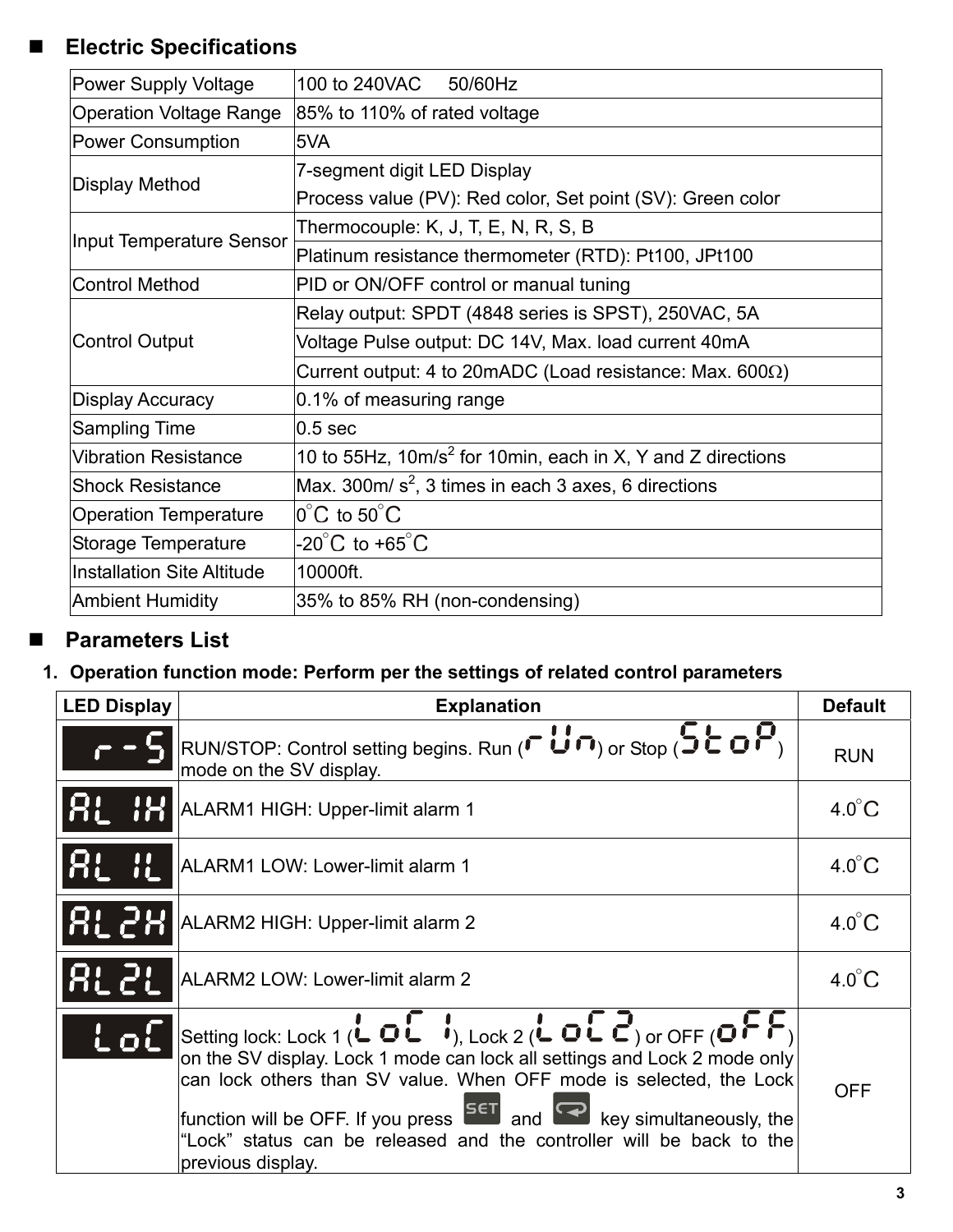| <b>LED Display</b> | <b>Explanation</b>                                                                                                                                             | <b>Default</b> |
|--------------------|----------------------------------------------------------------------------------------------------------------------------------------------------------------|----------------|
|                    | OUT: Output value display and output value adjustment in manual tuning<br>control (This function is not available in ON/OFF control or Auto-tuning<br>setting) | 0              |

### **2. Regulation function mode: Set the control parameters**

| <b>LED Display</b>        | Explanation                                                                                                                                                                                     |                                         |
|---------------------------|-------------------------------------------------------------------------------------------------------------------------------------------------------------------------------------------------|-----------------------------------------|
|                           | AT: Auto-tuning setting. When AT key is set to ON ( $\blacksquare$ $\blacksquare$ ), the execution<br>of the PID auto-tuning function is automatically started. (PID control)                   | <b>OFF</b>                              |
| P                         | P: Proportional Band (PID control)                                                                                                                                                              | 2.1                                     |
| L                         | I: Integral Time (PID control)                                                                                                                                                                  | 260                                     |
| ď                         | D: Derivative Time (PID control)                                                                                                                                                                | 41                                      |
|                           | PdoF: Offset output when P or PD control function is ON.<br>(PID control and Ki=0)                                                                                                              | 0                                       |
| $\mathbf{L} \mathbf{0}^t$ | ioF: Default value of integral volume when PID control function is ON and<br>integral time constant is not equal to 0(zero). AT can automatically set this<br>parameter. (PID control and Ki≠0) | 0                                       |
| <b>HES</b>                | HTS: Set Heating hysteresis when ON/OFF control function is ON.                                                                                                                                 | 0                                       |
| <b>CES</b>                | CTS: Set Cooling hysteresis when ON/OFF control function is ON.                                                                                                                                 | 0                                       |
| <u> 8559</u>              | HTPD: PID heating control cycle setting (PID control)                                                                                                                                           | <b>Output Selection:</b><br>C, V: 4 sec |
| <u> El Pa</u>             | CLPD: PID cooling control cycle setting (PID control)                                                                                                                                           | R<br>$: 20$ sec                         |
| $E_{\mathbf{p}}$          | TPOF: Regulate temperature deviation value                                                                                                                                                      | $\Omega$                                |
| [ <b>L</b>                | CRHI: Regulate 20mA output deviation value                                                                                                                                                      | 0                                       |
|                           | CRLO: Regulate 4mA output deviation value                                                                                                                                                       | 0                                       |

### **3. Initial setting function mode: Initial settings of the controller and communication parameters**

| <b>LED Display Explanation</b> |                                                                                                                                                  | <b>Default</b>  |
|--------------------------------|--------------------------------------------------------------------------------------------------------------------------------------------------|-----------------|
| $ C \cap P$                    | INPUT: Select input temperature sensor type (Please refer to the contents)<br>of the "Temperature Sensor Type and Temperature Range" for detail) | PT <sub>2</sub> |
|                                | EPUn UNIT: Select temperature display unit, °C (L) and °F (F).                                                                                   | C               |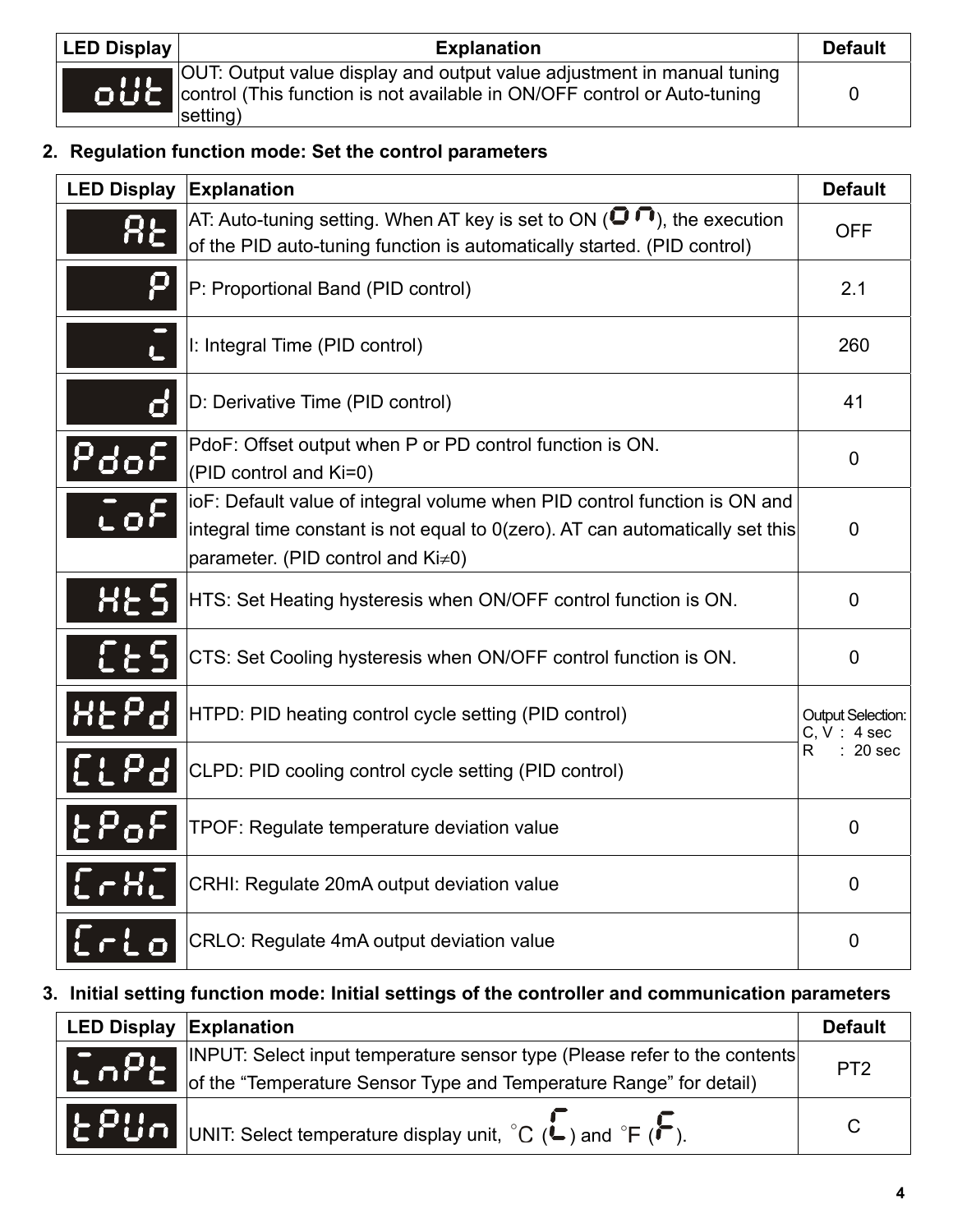| <b>LED Display</b> | Explanation                                                                                                                                   | <b>Default</b> |  |
|--------------------|-----------------------------------------------------------------------------------------------------------------------------------------------|----------------|--|
| 2 - XI             | T-HIGH: Upper-limit of temperature range                                                                                                      | 500.0          |  |
|                    | T-LOW: Lower-limit of temperature range                                                                                                       | $-20.0$        |  |
| $E$ erl            | CONTROL: Control method setting. PID ( $\bullet\subset\bullet$ ), ON/OFF control                                                              |                |  |
|                    | $_{(Q}$ no $F_{)$ , or manual tuning (nnman $_{(q)}$ on the SV display                                                                        | <b>PID</b>     |  |
| <b>HL</b>          | SWITCH: Select Heating ( $\overline{H} \overline{E} \overline{H} \overline{E}$ ) or Cooling ( $\overline{L} \overline{D} \overline{L}$ ) mode | <b>HEAT</b>    |  |
| <b>RLAI</b>        | AL1 SET: Alarm 1 setting                                                                                                                      | $\mathbf 0$    |  |
| <b>ALA2</b>        | AL2 SET: Alarm 2 setting                                                                                                                      | $\mathbf 0$    |  |
| CoSX               | C WE: Communication write in function disable/enable                                                                                          | <b>OFF</b>     |  |
| $L - n$ o          | C NO: Communication address setting                                                                                                           | $\mathbf{1}$   |  |
| 6P                 | BPS: Communication baud rate setting                                                                                                          | 9600           |  |
| LEA                | LENGTH: Communication data length setting                                                                                                     | $\overline{7}$ |  |
| Pr 291             | PARITY: Communication parity bit setting                                                                                                      | E              |  |
|                    | STOP BIT: Communication stop bit setting                                                                                                      | 1              |  |
|                    | Note: Alarm settings should be set under initial setting function mode and then AL1H, AL1L,                                                   |                |  |

**AL2H and AL2L settings would be able to display in operation function mode**.

### **Operation Explanation**

There are three function modes of operation: operation, regulation and initial setting. When you turn the

power on, the operation function mode will be displayed. If  $\overline{S}^{ET}$  key is pressed is pressed for one time,

it will switch to the regulation function mode. If  $\overline{SET}$  key is pressed for more than 3 seconds, it will

switch to the initial setting function mode. If  $\overline{SET}$  key is pressed for one time while in the regulation function mode or initial setting function mode, it will return to the operation function mode.

PV/SV: Set the temperature set point and display process temperature. Use  $\mathbf{V}$   $\mathbf{A}$  to set the temperature set point.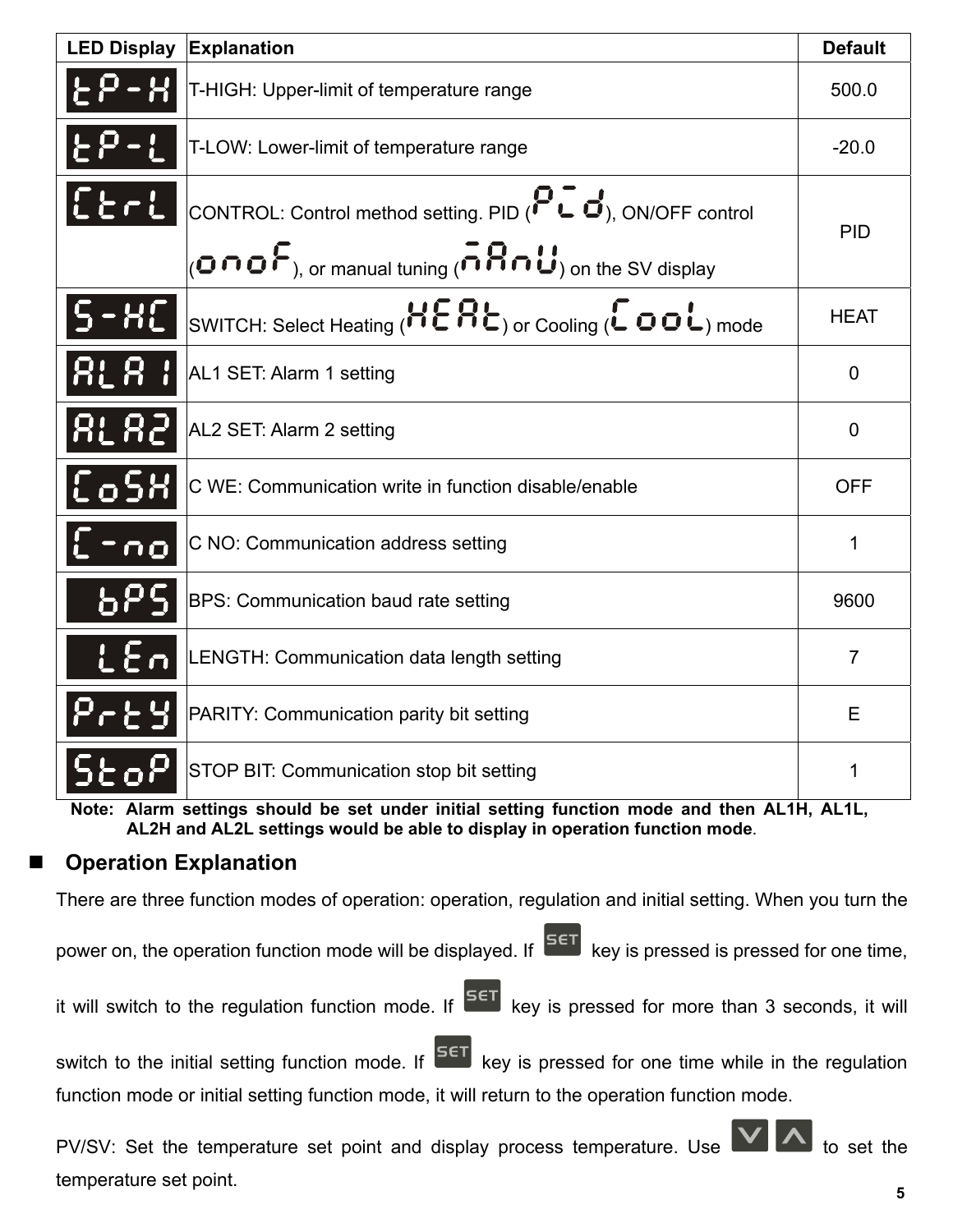Setting method: In operation function mode, regulation function mode and initial function setting mode,

press  $\bigcirc$  key to select desired function and use  $\bigcirc$  A key to change settings. After the settings

are completely changed, press **SET** key to save. Flow chart of settings and internal functions are shown as below:

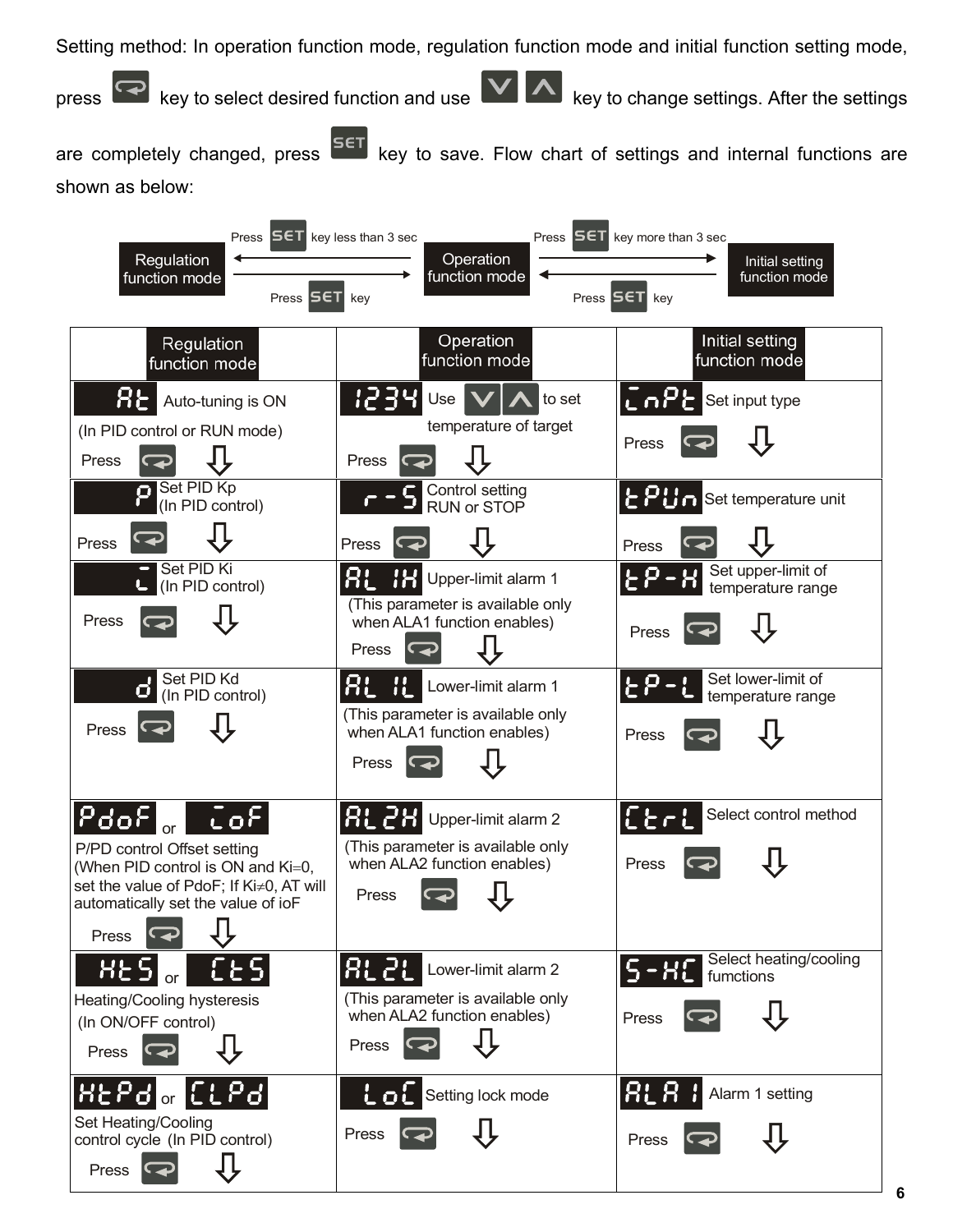

### ■ Heating and Cooling Functions

There are two functions to control temperature, heater and cooler. The heating function actuates when the process temperature (PV) is getting down and the cooling function cools when the process temperature is getting high. It is impossible to operate both functions simultaneously in this controller, therefore only one function can be selected and it is either heating function or cooling function.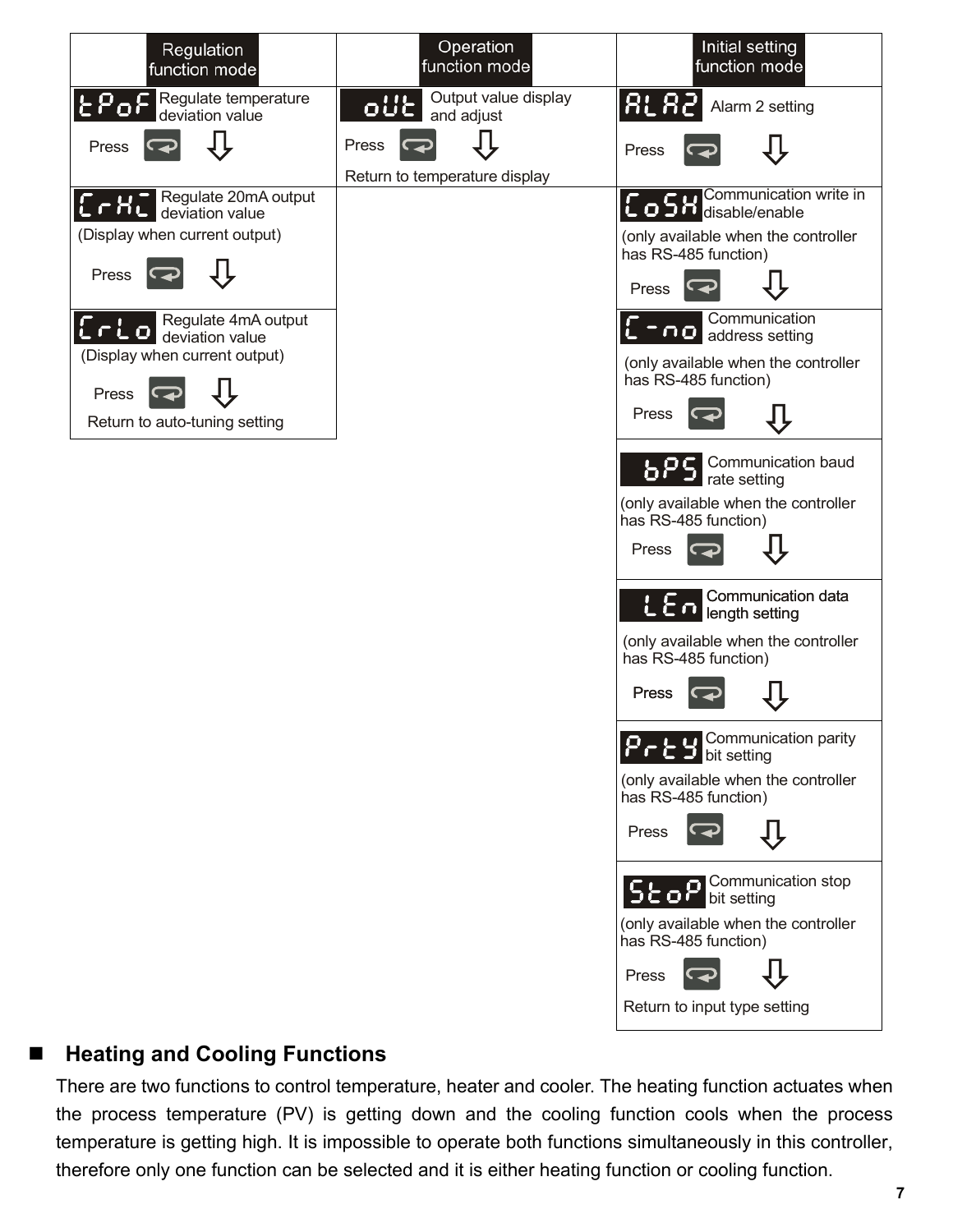# **Temperature Sensor Type and Temperature Range**

| <b>Input Temperature Sensor Type</b> | <b>Register</b><br><b>Value</b> | <b>LED Display</b>  | <b>Temperature Range</b>      |
|--------------------------------------|---------------------------------|---------------------|-------------------------------|
| Platinum resistance (Pt100) type3    | 15                              | <b>PE31</b>         | 0.0 to $100.0^{\circ}$ C      |
| Platinum resistance (Pt100) type2    | 14                              | <b>PEZ</b>          | -20.0 to 500.0 $^{\circ}$ C   |
| Platinum resistance (Pt100) type1    | 13                              |                     | -200 to $600^{\circ}$ C       |
| Platinum resistance (JPt100) type2   | 12                              |                     | 0.0 to $100.0^{\circ}$ C      |
| Platinum resistance (JPt100) type1   | 11                              |                     | -20.0 to $400.0^{\circ}$ C    |
| Thermocouple (TC) B type             | 10                              |                     | 100 to 1800°C                 |
| Thermocouple (TC) S type             | 9                               |                     | 0 to $1700^{\circ}$ C         |
| Thermocouple (TC) R type             | 8                               |                     | 0 to $1700^{\circ}$ C         |
| Thermocouple (TC) N type             | $\overline{7}$                  | $\boldsymbol{\cap}$ | -200 to $1300^{\circ}$ C      |
| Thermocouple (TC) E type             | 6                               |                     | 0 to $600^{\circ}$ C          |
| Thermocouple (TC) T type2            | 5                               |                     | $-20.0$ to $400.0^{\circ}$ C  |
| Thermocouple (TC) T type1            | 4                               |                     | -200 to 400 $^{\circ}$ C      |
| Thermocouple (TC) J type2            | 3                               | <b>J</b>            | $-20.0$ to $400.0^{\circ}$ C  |
| Thermocouple (TC) J type1            | $\overline{2}$                  |                     | -100 to $850^{\circ}$ C       |
| Thermocouple (TC) K type2            | $\mathbf 1$                     | 55                  | $-20.0$ to 500.0 $^{\circ}$ C |
| Thermocouple (TC) K type1            | 0                               |                     | -200 to $1300^{\circ}$ C      |

# **Input Error Indication**

| PV            | not connected<br>no. | temperature range<br>$[0\cup\mathcal{C}$ $\cap$    | <b>COLOR</b>  |  |
|---------------|----------------------|----------------------------------------------------|---------------|--|
| Setting value |                      | Temperature sensor is Measured temperature exceeds | Unknown input |  |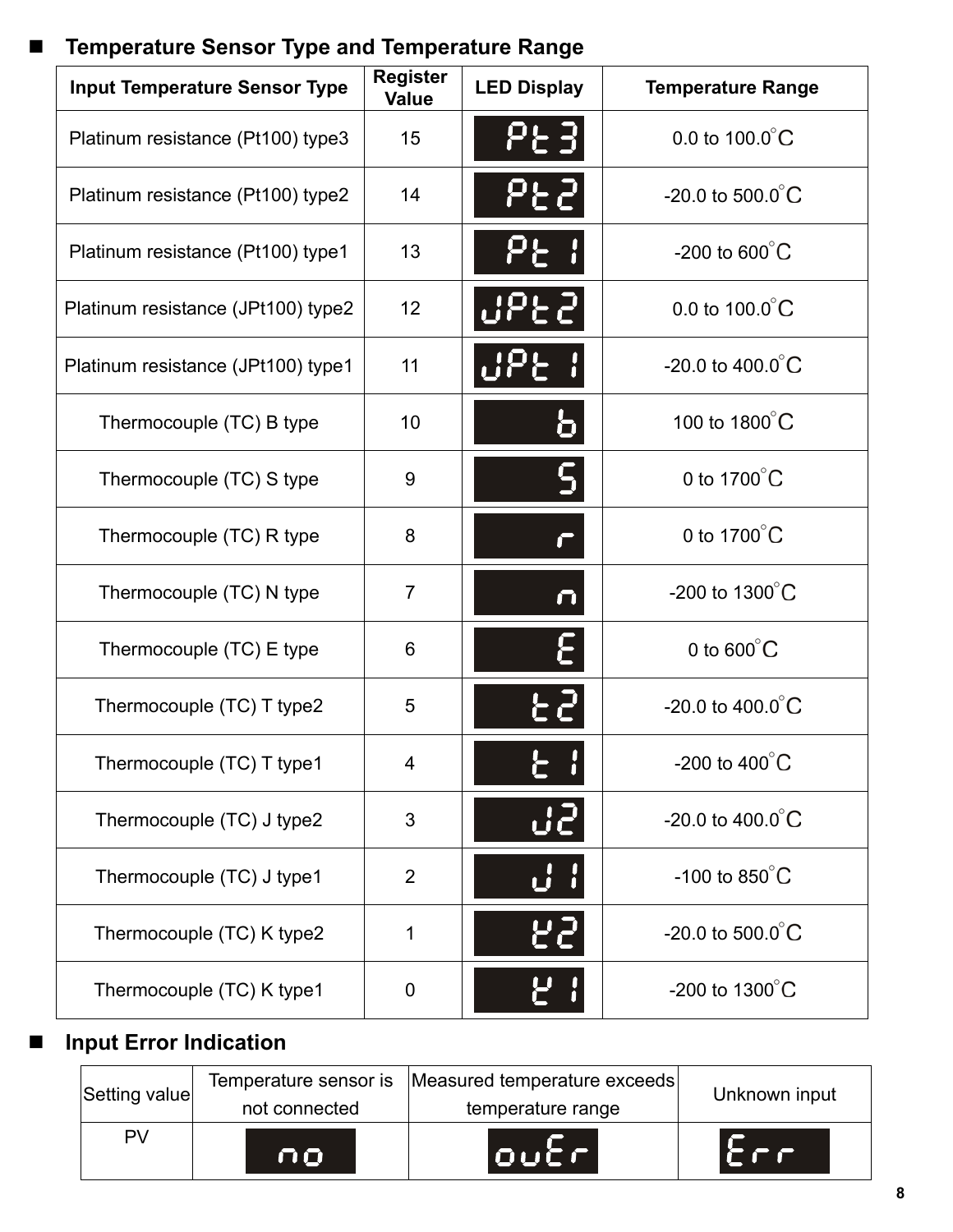| Setting value | Temperature sensor is<br>not connected | Measured temperature exceeds<br>temperature range | Unknown input |
|---------------|----------------------------------------|---------------------------------------------------|---------------|
| SV            | $\mathsf{L}$ ont)                      |                                                   | W APP.        |

# **Alarm Outputs**

There are two groups of alarm outputs and each group can select ten alarm types in the initial setting function mode. The alarm output is activated when the temperature of target (PV) is getting higher or lower than set value (SV).

| <b>Set</b><br><b>Value</b> | <b>Alarm Type</b>                                                                                                                                                                                                                        | <b>Alarm Output Function</b>                                     |
|----------------------------|------------------------------------------------------------------------------------------------------------------------------------------------------------------------------------------------------------------------------------------|------------------------------------------------------------------|
| $\mathbf 0$                | Alarm function disabled                                                                                                                                                                                                                  | <b>Output OFF</b>                                                |
| 1                          | Deviation upper- and lower-limit:<br>This alarm output operates when PV value is higher<br>than set value of $SV+(AL-H)$ or lower than set value of<br>$SV-(AL-L)$ .                                                                     | ON<br><b>OFF</b><br><b>SV</b><br>$SV+(AL-H)$<br>$SV-(AL-L)$      |
| $\overline{2}$             | Deviation upper-limit:<br>This alarm output operates when PV value is higher<br>than set value of SV+(AL-H).                                                                                                                             | ON<br><b>OFF</b><br><b>SV</b><br>$SV+(AL-H)$                     |
| 3                          | Deviation lower-limit:<br>This alarm output operates when PV value is lower<br>than set value of SV-(AL-L).                                                                                                                              | ON<br><b>OFF</b><br>$\blacktriangle$<br><b>SV</b><br>$SV-(AL-L)$ |
| $\overline{4}$             | Reverse deviation upper- and lower-limit:<br>This alarm output operates when PV value is in the<br>range of set value of $SV+(AL-H)$ and $SV-(AL-L)$ .                                                                                   | ON<br><b>OFF</b><br>$SV-(AL-L)$<br><b>SV</b><br>$SV+(AL-H)$      |
| 5                          | Absolute value upper- and lower-limit:<br>This alarm output operates when PV value is higher<br>than set value of AL-H or lower than set value of AL-L.                                                                                  | ON<br><b>OFF</b><br>AL-L<br>$\overline{0}$<br>AL-H               |
| 6                          | Absolute value upper-limit:<br>This alarm output operates when PV value is higher<br>than set value of AL-H.                                                                                                                             | ON<br><b>OFF</b><br>AL-H<br>$\overline{0}$                       |
| $\overline{7}$             | Absolute value lower-limit:<br>This alarm output operates when PV value is lower<br>than set value of AL-L.                                                                                                                              | ON<br><b>OFF</b><br>AL-L<br>$\mathbf 0$                          |
| 8                          | Deviation upper- and lower-limit with standby<br>sequence:<br>This alarm output operates when PV value reaches set<br>value (SV value) and the value is higher than set value<br>of $SV+(AL-H)$ or lower than set value of $SV-(AL-L)$ . | ON<br><b>OFF</b><br>$SV+(AL-H)$<br>$SV-(AL-L)$<br><b>SV</b>      |
| 9                          | Deviation upper-limit with standby sequence:<br>This alarm output operates when PV value reaches set<br>value (SV value) and the reached value is higher than<br>set value of SV+(AL-H).                                                 | ON<br><b>OFF</b><br>SV<br>$SV+(AL-H)$                            |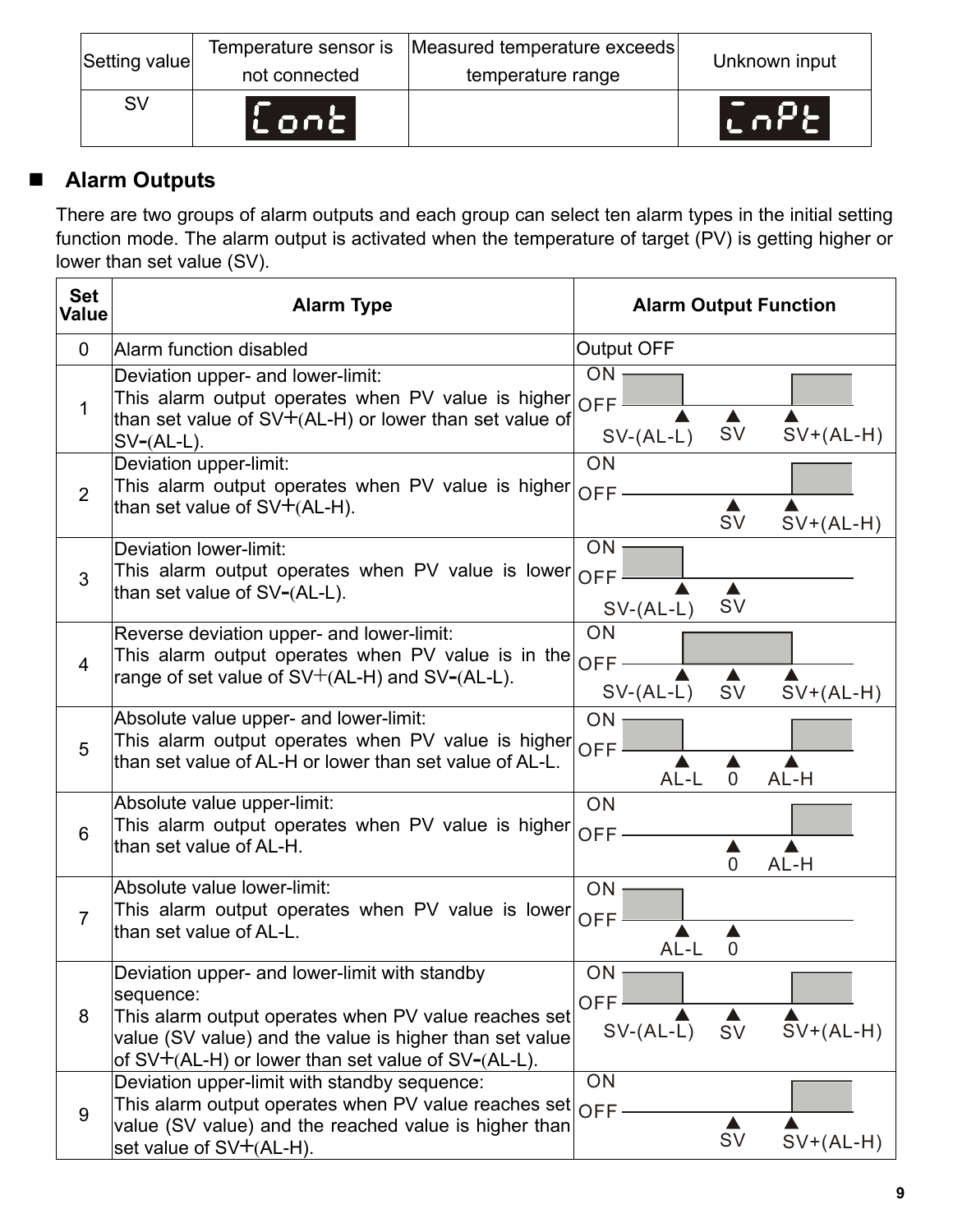| <b>Set</b><br>Value | <b>Alarm Type</b>                                                                                                                                                                                             | <b>Alarm Output Function</b>   |
|---------------------|---------------------------------------------------------------------------------------------------------------------------------------------------------------------------------------------------------------|--------------------------------|
| 10                  | Deviation lower-limit with standby sequence:<br>This alarm output operates when PV value reaches the $ _{\bigcap FF} $<br>set value (SV value) and the reached value is lower<br>than set value of SV-(AL-L). | ON<br>$SV-(AL-L)$<br><b>SV</b> |

**Note:** AL-H and AL-L include AL1H, AL2H and AL1L, AL2L.

**With standby sequence:** It means that the alarm output would be temporarily disabled until when PV value reaches the set value. Then, the alarm output will start to operate.

# ■ Communication Parameters List

Condition of use: Controller must support RS-485 communication function.

- ◆ Supporting transmission speed: 2400, 4800, 9600, 19200, 38400bps
- $\blacklozenge$  Not supporting for the communication format of 7, N, 1 or 8, O, 2 or 8, E, 2
- Communication protocol: Modbus (ASCII)
- Available communication address: 1 to 255, 0 is broadcast address
- ◆ Function code: 03H is to read the contents of register (Max. 3 words). 06H is to write 1 (one) word into register.
- Addresses and contents of data register

| <b>Address</b> | <b>Content</b>                             | <b>Explanation</b>                                                                                 |  |  |
|----------------|--------------------------------------------|----------------------------------------------------------------------------------------------------|--|--|
| 4700H          | Process value (PV)                         | Measuring unit is 0.1, updated one time in 0.5<br>second                                           |  |  |
| 4701H          | Set point (SV)                             | Unit is 0.1, C or F                                                                                |  |  |
| 4702H          | Upper-limit alarm 1                        |                                                                                                    |  |  |
| 4703H          | Lower-limit alarm 1                        |                                                                                                    |  |  |
| 4704H          | Upper-limit alarm 2                        |                                                                                                    |  |  |
| 4705H          | Lower-limit alarm 2                        |                                                                                                    |  |  |
| 4706H          | Upper-limit of temperature range           | The data content should not be higher than the<br>temperature range                                |  |  |
| 4707H          | Lower-limit of temperature range           | The data content should not be lower than the<br>temperature range                                 |  |  |
| 4708H          | Kp Proportional band                       | 1 to 9999, unit is 0.1                                                                             |  |  |
| 4709H          | Ki Integral time                           | 0 to 9999                                                                                          |  |  |
| 470AH          | <b>Kd Differential time</b>                | 0 to 9999                                                                                          |  |  |
| 470BH          | Heating/Cooling hysteresis                 | 0 to 9999                                                                                          |  |  |
| 470CH~470FH    |                                            | Reserved                                                                                           |  |  |
| 4710H          | Input temperature sensor type              | Please refer to the contents of the "Temperature"<br>Sensor Type and Temperature Range" for detail |  |  |
| 4711H          | Control method                             | 0: PID (default), 1: ON/OFF, 2: manual tuning                                                      |  |  |
| 4712H          | Heating/Cooling control cycle              | 1 to 99 second                                                                                     |  |  |
| 4713H          | Proportional control offset error<br>value | 0% to 100%                                                                                         |  |  |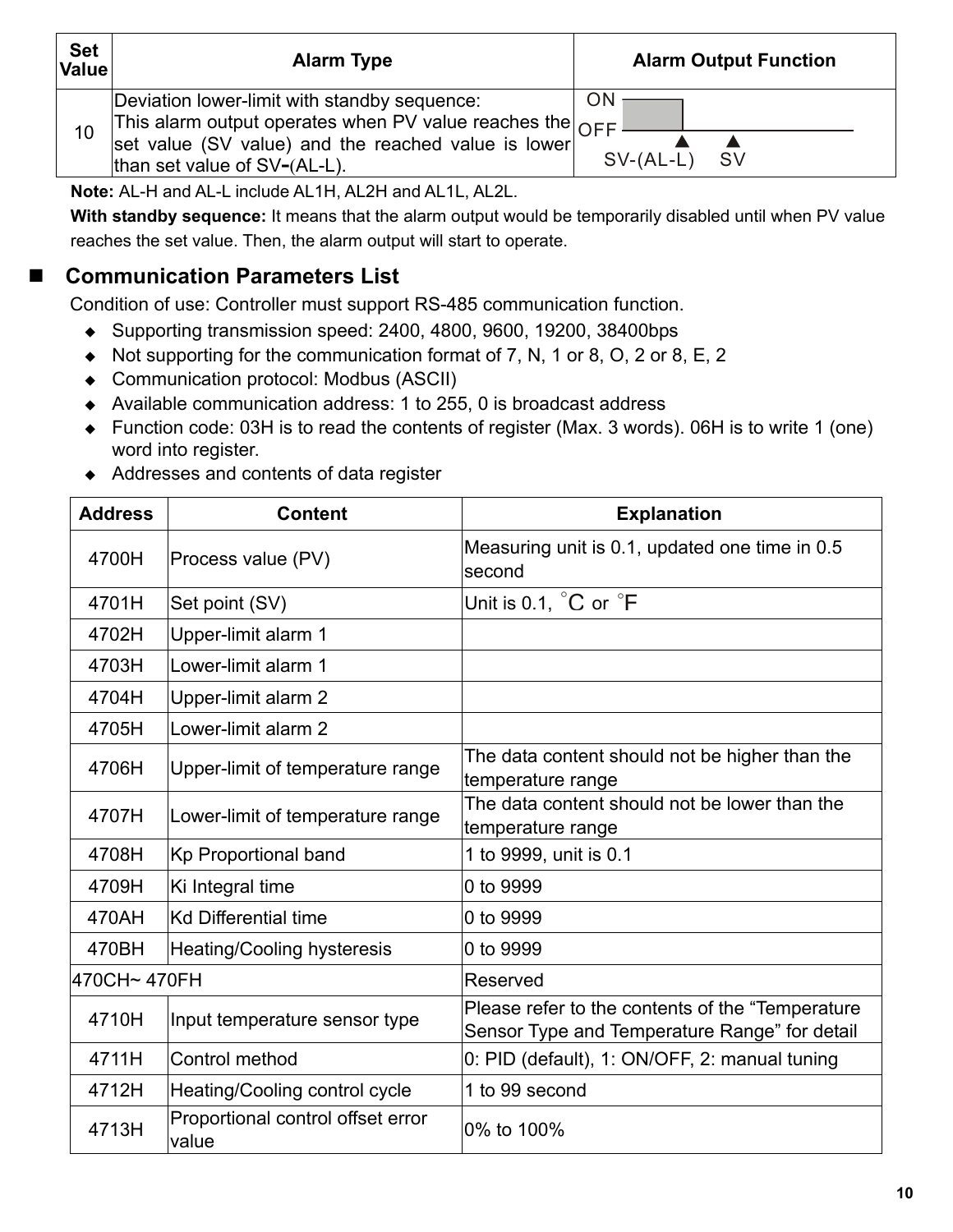| <b>Address</b> | <b>Content</b>                           | <b>Explanation</b>                                                                |
|----------------|------------------------------------------|-----------------------------------------------------------------------------------|
| 4714H          | Temperature regulation error<br>value    | -127 to +127                                                                      |
| 4715H          | Alarm 1 type                             | Please refer to the contents of the "Alarm<br>Outputs" for detail                 |
| 4716H          | Alarm 2 type                             | Please refer to the contents of the "Alarm"<br>Outputs" for detail                |
| 4717H          | Temperature unit display selection       | $^{\circ}$ C. 1 (default), $^{\circ}$ F. 0                                        |
| 4718H          | <b>Heating/Cooling control Selection</b> | Heating: 0 (default), Cooling: 1                                                  |
| 4719H          | Control Run/Stop setting                 | Run: 1 (default), Stop:0                                                          |
| 471AH          | Communication write in selection         | Communication write in disabled: 0 (default)<br>Communication write in enabled: 1 |
| 471BH          | Software version                         | V1.00 indicates $0\times100$                                                      |

### **Communication Protocol**

Command code: 03H, read N words. The maximum value of N is 3.

For example, reading continuous two words from starting data address 4700H of controller with communication address 01H.

### **ASCII mode:**

Command message: Response message:

| STX              | $\cdot$ .             |
|------------------|-----------------------|
| ADR 1            | $^{\prime}$ O'        |
| ADR 0            | '1'                   |
| CMD <sub>1</sub> | $^{\prime}0^{\prime}$ |
| CMD <sub>0</sub> | '3'                   |
|                  | '4'                   |
| Starting data    | '7'                   |
| address          | 'ዐ'                   |
|                  | $^{\prime}0^{\prime}$ |
|                  | $^{\prime}0^{\prime}$ |
| Number of data   | '0'                   |
| (count by word)  | '0'                   |
|                  | '2'                   |
| LRC CHK 1        | 'B'                   |
| LRC CHK 0        | '3'                   |
| END 1            | СR                    |
| END 0            |                       |

| <b>STX</b>       | $\cdot$ .             | <b>STX</b>       | $\cdot$ .             |
|------------------|-----------------------|------------------|-----------------------|
| ADR <sub>1</sub> | $^{\prime}0^{\prime}$ | ADR <sub>1</sub> | $^{\prime}0^{\prime}$ |
| ADR 0            | $\overline{1}$        | ADR 0            | '1'                   |
| CMD <sub>1</sub> | $^{\prime}0^{\prime}$ | CMD <sub>1</sub> | $^{\prime}0^{\prime}$ |
| CMD <sub>0</sub> | '3'                   | CMD <sub>0</sub> | '3'                   |
|                  | 4'                    | Number of data   | $^{\prime}0^{\prime}$ |
| Starting data    | '7'                   | (count by byte)  | 4'                    |
| address          | $^{\prime}0^{\prime}$ |                  | $^{\prime}0^{\prime}$ |
|                  | $^{\prime}0^{\prime}$ | Content of start | '1'                   |
|                  | $^{\prime}0^{\prime}$ | address 2102H    | '9'                   |
| umber of data    | $^{\prime}0^{\prime}$ |                  | $^{\prime}0^{\prime}$ |
| ount by word)    | $^{\prime}0^{\prime}$ |                  | $^{\prime}0^{\prime}$ |
|                  | 2'                    | Content of start | $^{\prime}0^{\prime}$ |
| LRC CHK 1        | 'B'                   | address 2103H    | $^{\prime}0^{\prime}$ |
| LRC CHK 0        | '3'                   |                  | $^{\prime}0^{\prime}$ |
| END <sub>1</sub> | CR                    | LRC CHK 1        | 6'                    |
| END <sub>0</sub> | LF                    | LRC CHK 0        | '7'                   |
|                  |                       | END <sub>1</sub> | <b>CR</b>             |
|                  |                       | END <sub>0</sub> | LF                    |

LRC check:

LRC check is the added sum from "Address" to "Data content". For example, 01H + 03H + 47H + 00H +  $00H + 02H = 4DH$ , then take the complementary of 2, B3H.

Command code: 06H, write 1 (one) word

For example, write 1000(03E8H) into the starting data address 4701H of controller with 01H.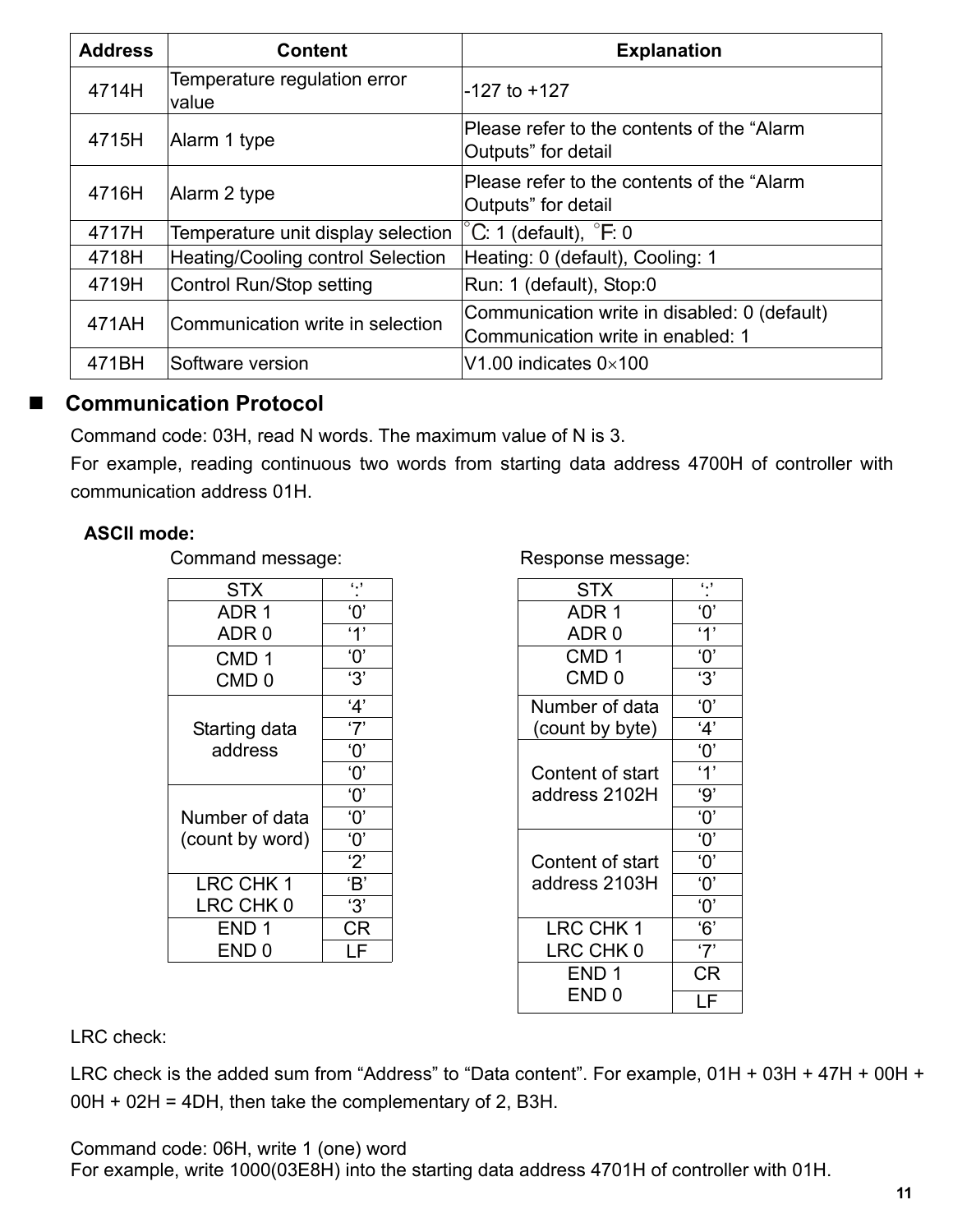### **ASCII mode:**

| c,                    |
|-----------------------|
| $^{\prime}0^{\prime}$ |
| $^{\circ}$ 1'         |
| $^{\prime}0^{\prime}$ |
| 6'                    |
| 4'                    |
| '7'                   |
| $^{\prime}0^{\prime}$ |
| 4'                    |
| $\overline{O}$        |
| '3'                   |
| Έ'                    |
| '8'                   |
| 'C'                   |
| $\overline{6}$        |
| CR                    |
| I F                   |
|                       |

 **External Dimensions (units: mm) DTA4848 DTA4896** 









Command message: Response message:

| <b>STX</b>       | $\cdot$ .             | <b>STX</b>                                                 | $\cdot$ .             |
|------------------|-----------------------|------------------------------------------------------------|-----------------------|
| ADR <sub>1</sub> | ʹΟ,                   | ADR <sub>1</sub>                                           | $^{\prime}0^{\prime}$ |
| ADR <sub>0</sub> | '1'                   | ADR <sub>0</sub>                                           | '1'                   |
| CMD <sub>1</sub> | $^{\prime}0^{\prime}$ | CMD <sub>1</sub>                                           | $^{\prime}0^{\prime}$ |
| CMD <sub>0</sub> | 6'                    | CMD <sub>0</sub>                                           | 6'                    |
|                  | 4'                    |                                                            | 4'                    |
| Starting data    | '7'                   | Starting data                                              | '7'                   |
| address          | $^{\prime}0^{\prime}$ | address                                                    | $^{\prime}0^{\prime}$ |
|                  | '1'                   |                                                            | '1'                   |
|                  | $^{\prime}0^{\prime}$ |                                                            | $^{\prime}0^{\prime}$ |
| Data content     | '3'                   | Data content<br>LRC CHK 1<br>LRC CHK 0<br>END <sub>1</sub> | '3'                   |
|                  | Έ'                    |                                                            | Έ'                    |
|                  | '8'                   |                                                            | '8'                   |
| LRC CHK 1        | C'                    |                                                            | C'                    |
| LRC CHK 0        | 6'                    |                                                            | 6'                    |
| END <sub>1</sub> | <b>CR</b>             |                                                            | CR                    |
| END <sub>0</sub> | LF                    | END <sub>0</sub>                                           | LF                    |







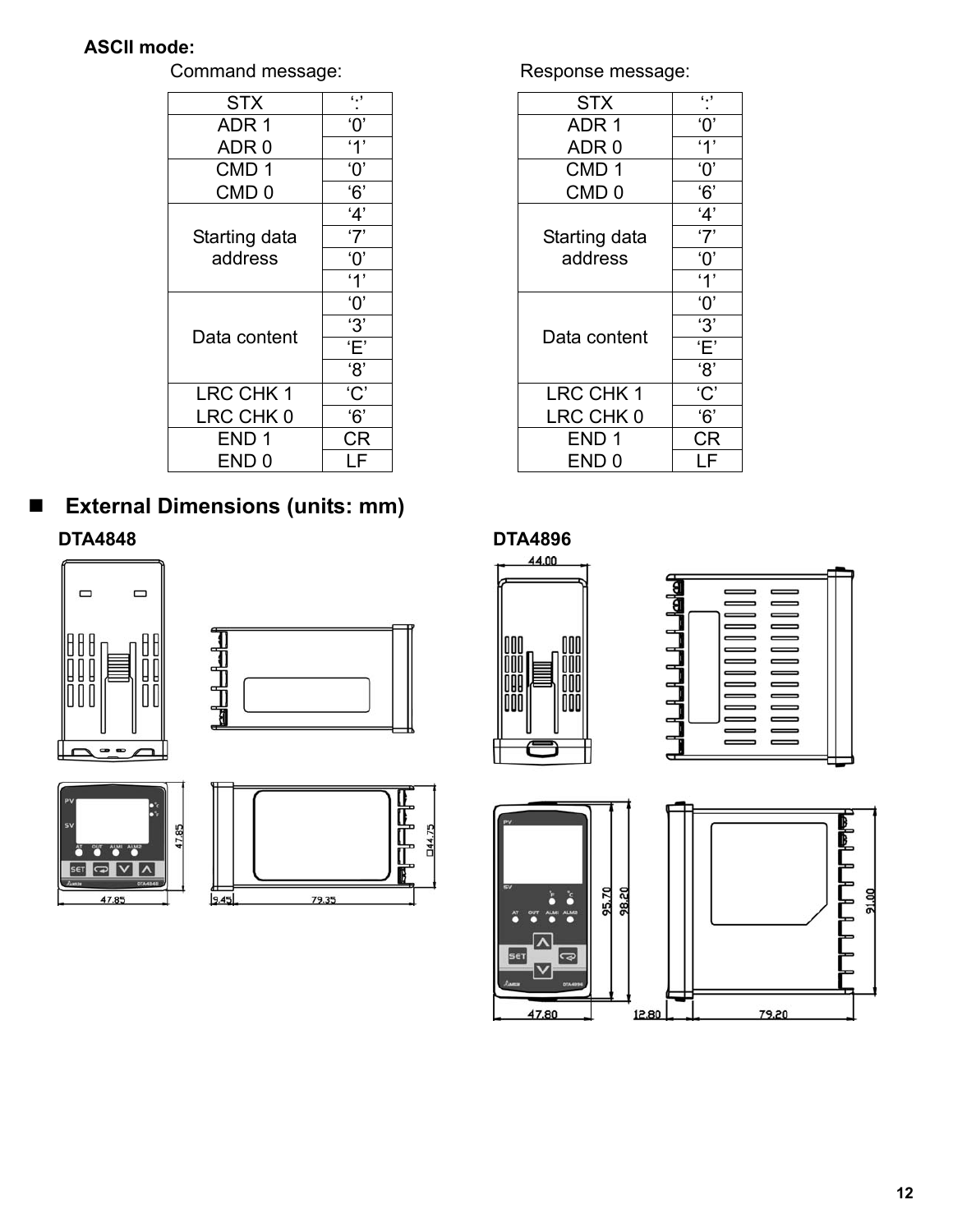**DTA7272 DTA9696** 



# **Terminals Connection**

**DTA4848** 

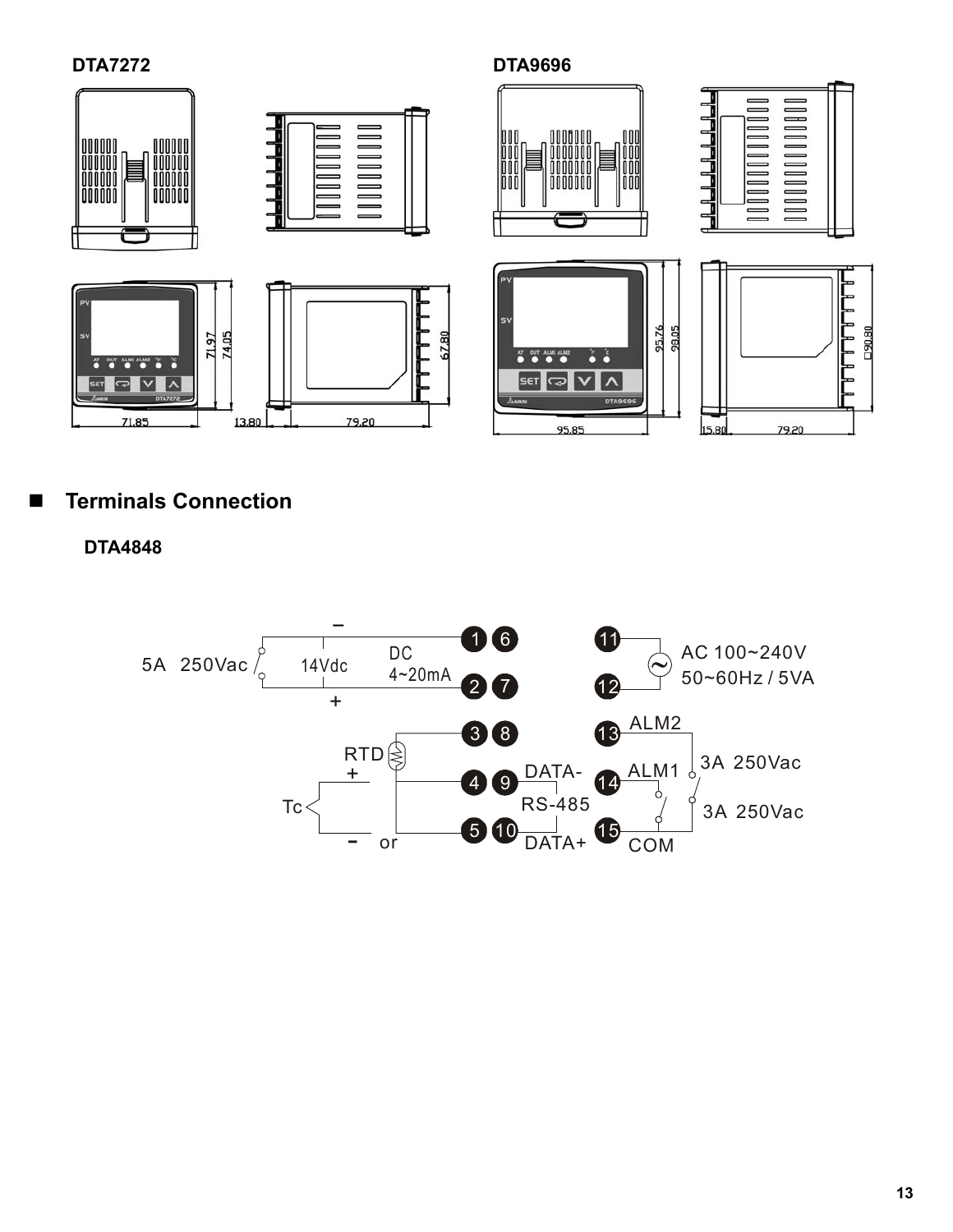

 **DTA7272** 

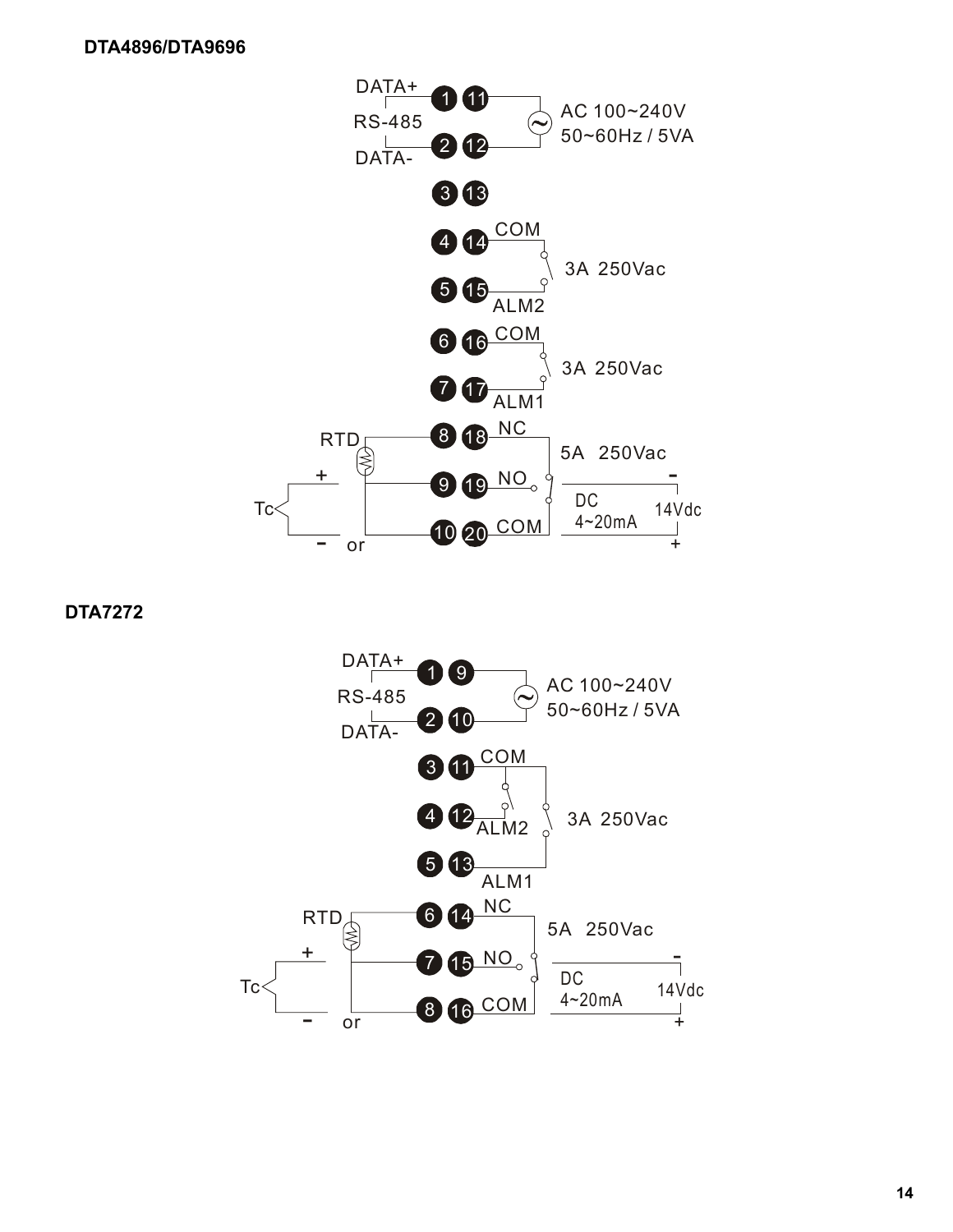# **Panel Cutout (units: mm)**



## **Mounting**

- Step-1. Insert the controller through the panel cutout.
- Step-2. Insert the mounting bracket into the mounting groove at the top and bottom of the controller and push the mounting bracket forward until the bracket stops at panel wall.
- Step-3. Insert and tighten screws on bracket to secure the controller in place.